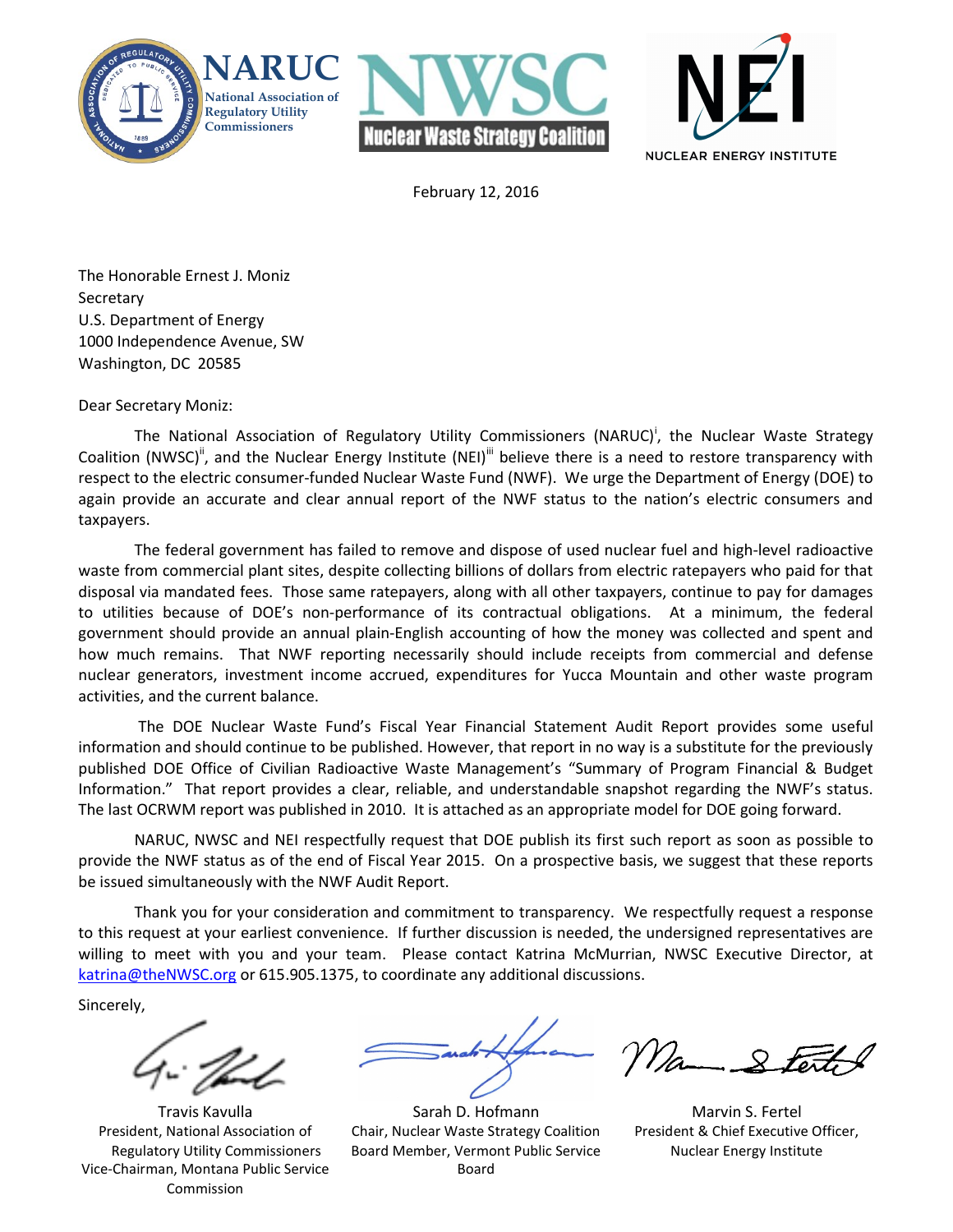l.

 $\overline{a}$ 

Attachment – DOE OCRWM Summary of Program Financial & Budget Information as of January 31, 2010

cc: Ms. Mary Louise Wagner, Senior Policy Advisor, Office of the Secretary, Department of Energy Mr. John Kotek, Acting Assistant Secretary for the Office of Nuclear Energy, Department of Energy Mr. Joseph Hezir, Chief Financial Officer, Department of Energy

" The NWSC is an ad hoc organization representing the collective interests of member state utility regulators, state consumer advocates, state radiation control officials, state energy officials, tribal governments, local governments, electric utilities with operating and shutdown nuclear reactors, and other public and private sector experts on nuclear waste policy matters. Its primary focus is to protect electric consumer payments into the Nuclear Waste Fund and to support the removal and ultimate disposal of used nuclear fuel and high-level radioactive waste currently stranded at numerous sites across the country.

<sup>&</sup>lt;sup>i</sup> NARUC is the national association representing the State Public Service Commissioners who regulate essential utility services in your State. NARUC members are responsible for assuring reliable utility service at fair, just, and reasonable rates. Founded in 1889, the Association is an invaluable resource for its members and the regulatory community, providing a venue to set and influence public policy, share best practices, and foster innovative solutions to improve regulation.

III NEI is responsible for establishing unified nuclear industry policy on matters affecting the nuclear energy industry, including regulatory, financial, technical and legislative issues. NEI members include all companies licensed to operate commercial nuclear power plants in the United States, nuclear plant designers, major architect/engineering firms, fuel cycle facilities, materials licensees, and other organizations and individuals involved in the nuclear energy industry.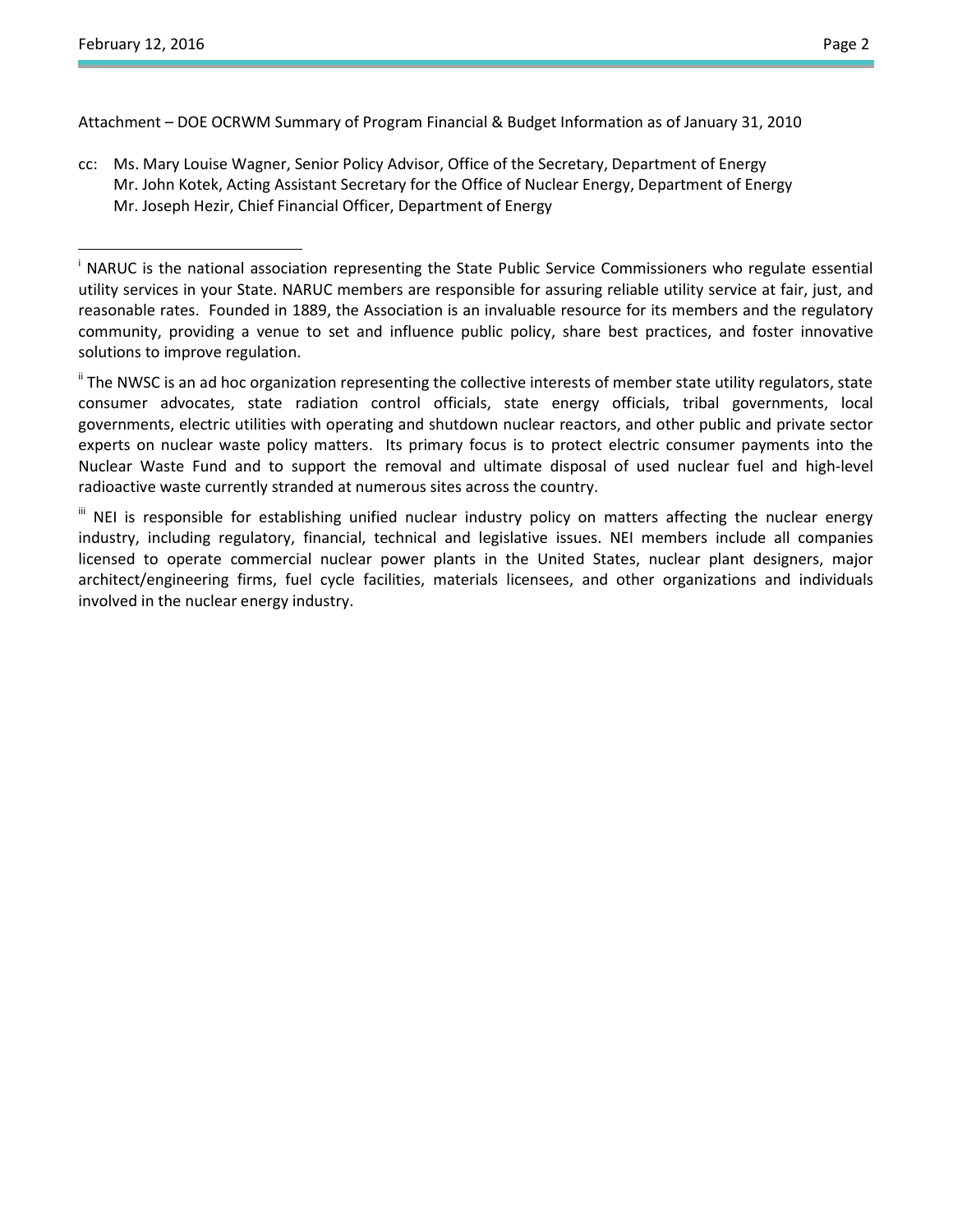

# **Office of Civilian Radioactive Waste Management**

## **Office of Business Management**

## **Summary of Program Financial & Budget Information**

As of January 31, 2010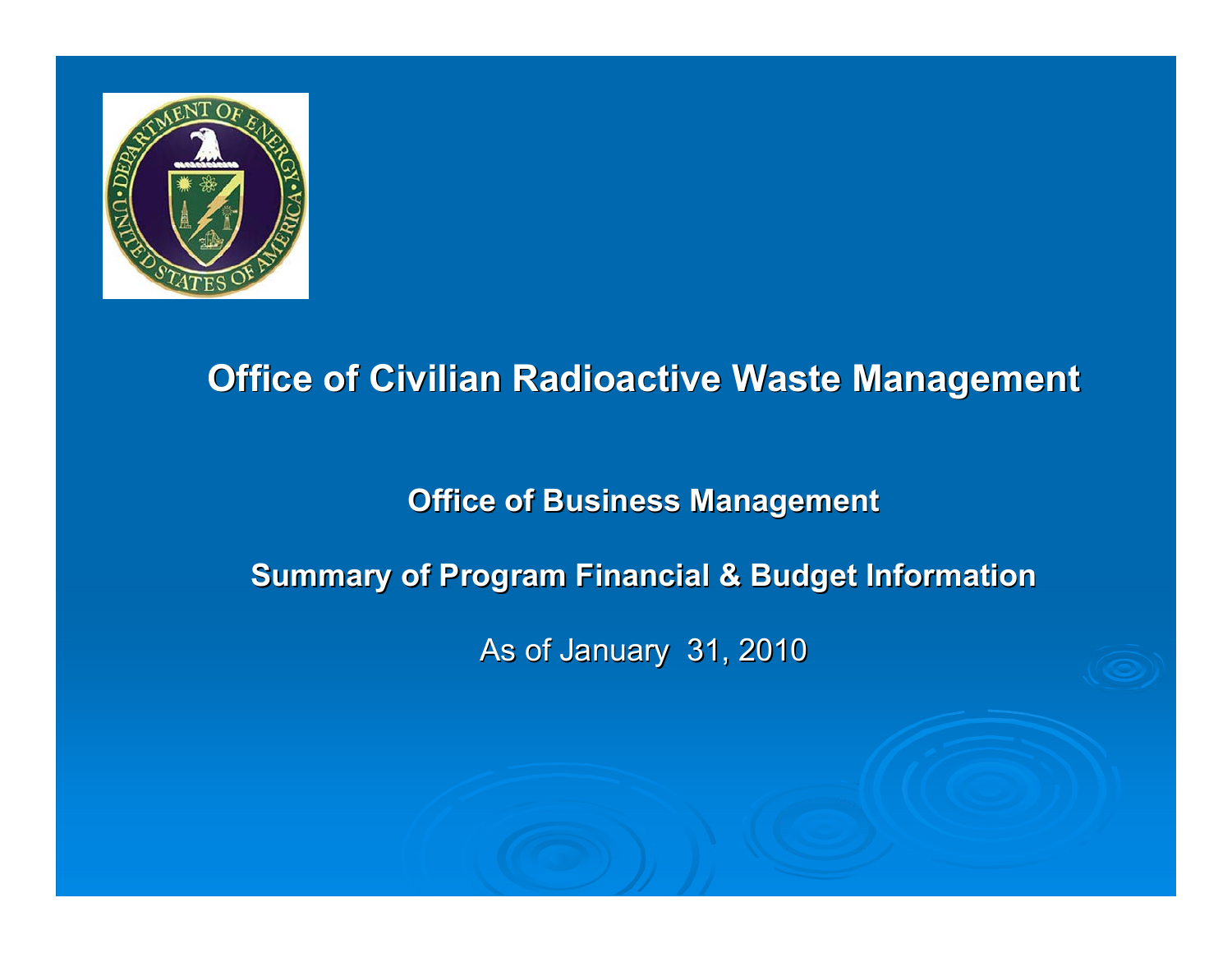#### **Foreword**

**The Summary of Program Financial and Budget Information** is a compendium of historical and current fiscal year program-level financial and budget information which is intended to provide in one place frequently requested publically available information.

The report utilizes the Program Work Breakdown Structure and the Budget and Reporting System instituted in FY 2005.

The report provides a variety of financial and budget-related data, including the Nuclear Waste Fund status, budget request & Appropriations summaries, as well as information on the program's cost (spending) history. Major sources of data include the I-Manage Data Warehouse (STARS), the Approved Funding Program (AFP), the President's Budget Requests, and the Library of Congress.

Questions or comments regarding the Summary of Program Financial and Budget Information should be directed to Ronald Szatmary, Director of the Office of Business Management at (202) 586-6511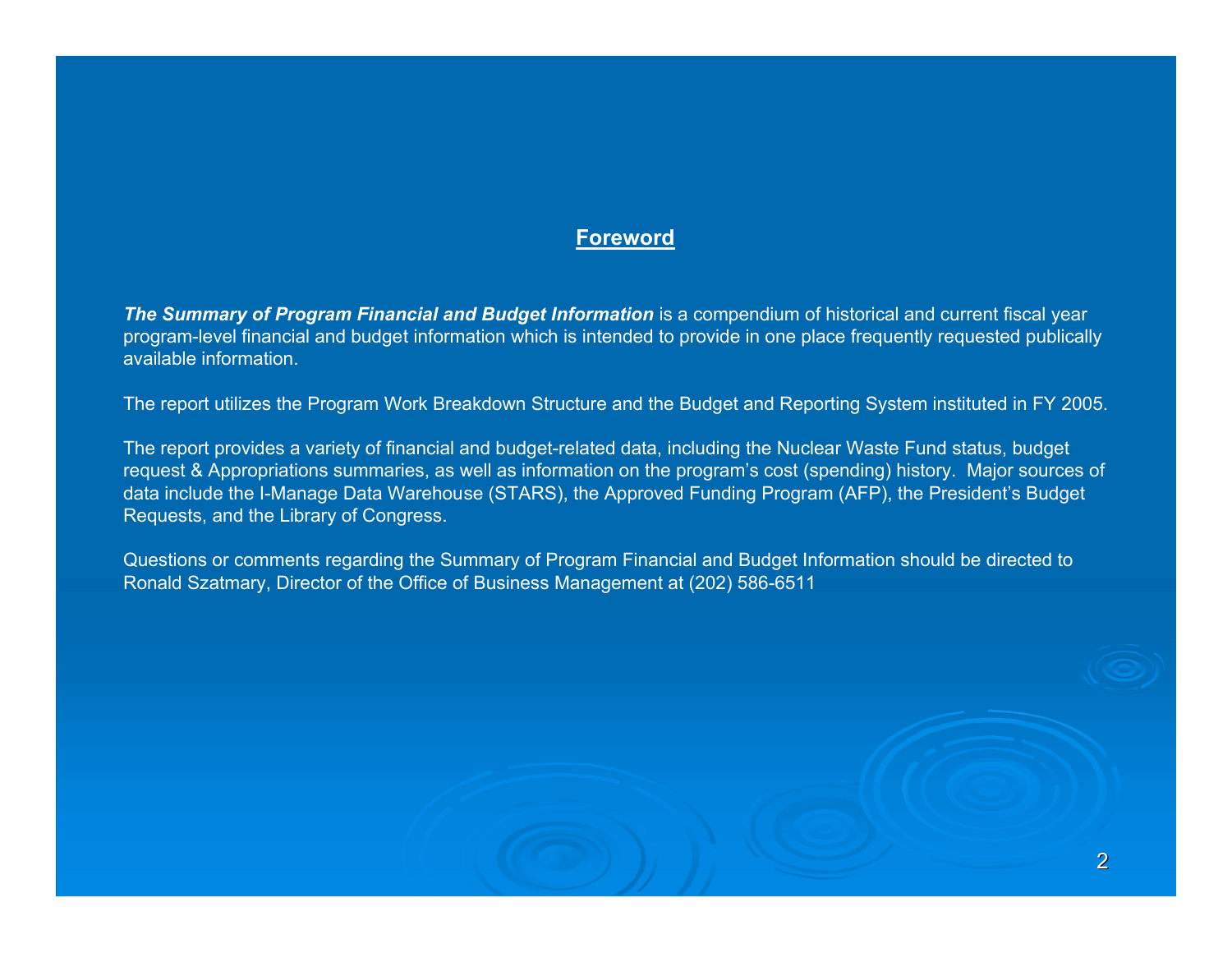#### **TABLE OF CONTENTS**

| $\sim$ 4        |
|-----------------|
| -6              |
| - 8             |
| $\overline{11}$ |

|  | 14 |
|--|----|
|--|----|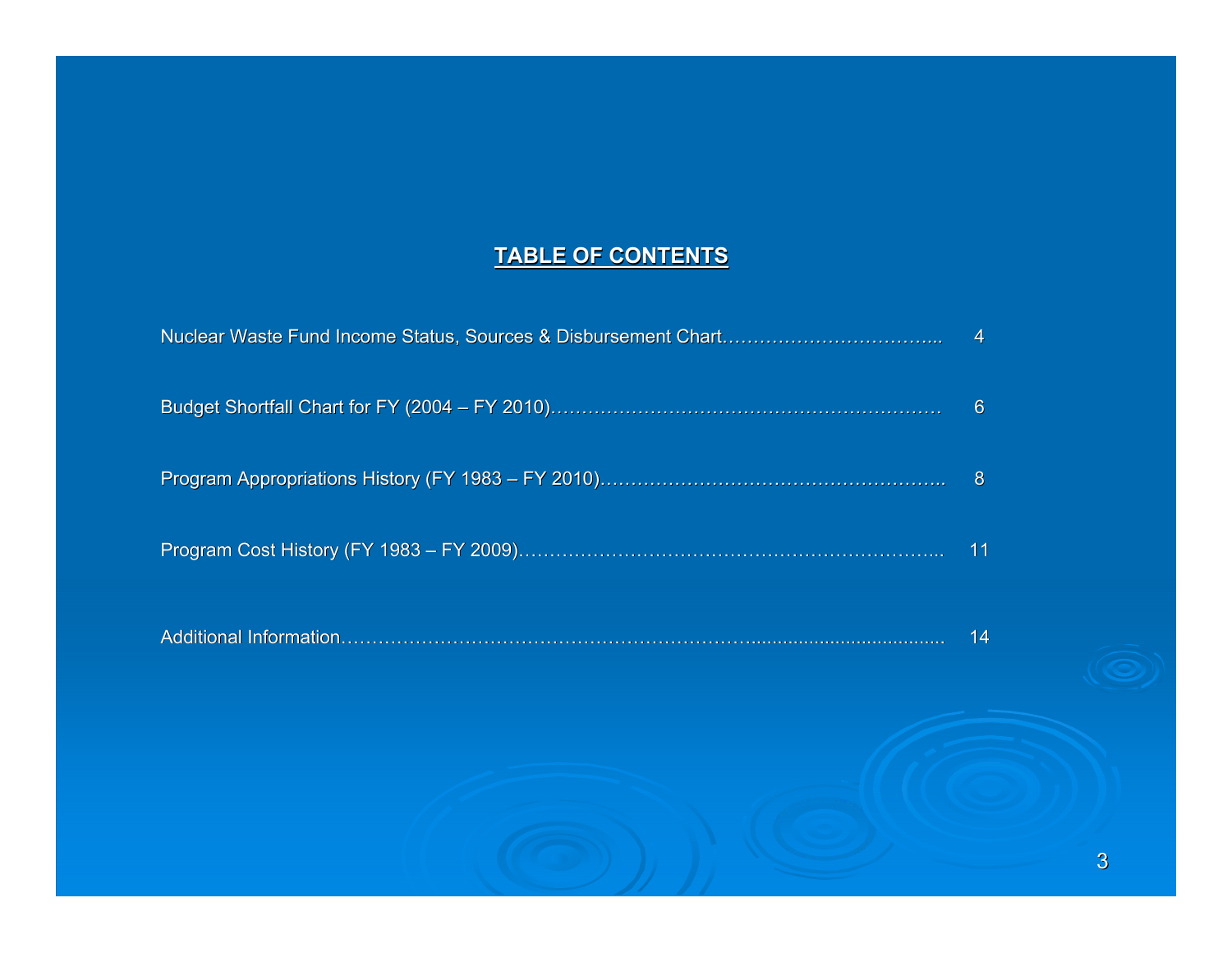| <b>Nuclear Waste Fund Income Sources and Disbursements<sup>1</sup></b> |                       |                                |                                 |                                              |                            |                                             |                                      |                                      |                          |  |  |  |
|------------------------------------------------------------------------|-----------------------|--------------------------------|---------------------------------|----------------------------------------------|----------------------------|---------------------------------------------|--------------------------------------|--------------------------------------|--------------------------|--|--|--|
| <b>Nuclear Waste Fund Income Sources (dollars in thousands)</b>        |                       |                                |                                 |                                              |                            |                                             |                                      |                                      |                          |  |  |  |
|                                                                        |                       | <b>Spent Nuclear Fuel Fees</b> |                                 |                                              | Defense Fees Treasury Loan |                                             |                                      |                                      |                          |  |  |  |
| <b>Fiscal Year</b>                                                     | One-Mil<br>Fees $2,4$ | One-Time<br>Fees <sup>2</sup>  | Cumulative<br>Fees <sup>2</sup> | <b>High-Level</b><br>Waste Fees <sup>2</sup> | Principal<br>(Payment)     | <b>Investment</b><br>Returns <sup>3,5</sup> | <b>Total Annual</b><br><b>Income</b> | Annual<br>Disbursements <sup>6</sup> | <b>NWF Balance</b>       |  |  |  |
| 1983                                                                   | 74                    | $\overline{0}$                 | 74                              | $\overline{0}$                               | 254                        | $\overline{0}$                              | 327                                  | 178                                  | 149                      |  |  |  |
| 1984                                                                   | 330                   | $\overline{0}$                 | 404                             | $\overline{0}$                               | 5 <sup>5</sup>             | $\overline{0}$                              | 334                                  | 276                                  | 207                      |  |  |  |
| 1985                                                                   | 367                   | 1,427                          | 2,198                           | $\overline{0}$                               | $-258$                     | $-74$                                       | 1,462                                | 316                                  | 1,353                    |  |  |  |
| 1986                                                                   | 362                   | $6^{\circ}$                    | 2,566                           | $\overline{0}$                               | $\overline{0}$             | 73                                          | 441                                  | 399                                  | 1,395                    |  |  |  |
| 1987                                                                   | 435                   | $6^{\circ}$                    | 3,007                           | $\circ$                                      | $\overline{0}$             | 89                                          | 530                                  | 469                                  | 1,456                    |  |  |  |
| 1988                                                                   | 498                   | $6^{\circ}$                    | 3,511                           | $\circ$                                      | $\overline{0}$             | 165                                         | 669                                  | 402                                  | 1,723                    |  |  |  |
| 1989                                                                   | 513                   | $6^{\circ}$                    | 4,030                           | $\overline{0}$                               | $\overline{0}$             | 196                                         | 715                                  | 349                                  | 2,089                    |  |  |  |
| 1990                                                                   | 570                   | $6^{\circ}$                    | 4,606                           | $\overline{0}$                               | $\overline{0}$             | 161                                         | 737                                  | 337                                  | 2,489                    |  |  |  |
| 1991                                                                   | 594                   | $6^{\circ}$                    | 5,206                           | 5 <sup>5</sup>                               | $\overline{0}$             | 241                                         | 846                                  | 322                                  | 3,013                    |  |  |  |
| 1992                                                                   | 560                   | $6^{\circ}$                    | 5,772                           | 8                                            | $\overline{0}$             | 268                                         | 842                                  | 350                                  | 3,505                    |  |  |  |
| 1993                                                                   | 466                   | 11                             | 6,249                           | $\overline{0}$                               | $\overline{0}$             | 296                                         | 773                                  | 294                                  | 3,984                    |  |  |  |
| 1994                                                                   | 418                   | $\overline{4}$                 | 6,671                           | $\overline{0}$                               | $\overline{0}$             | 210                                         | 632                                  | 310                                  | 4,306                    |  |  |  |
| 1995                                                                   | 615                   | $\overline{0}$                 | 7,286                           | $\overline{0}$                               | $\overline{0}$             | 246                                         | 861                                  | 408                                  | 4,759                    |  |  |  |
| 1996                                                                   | 633                   | $\mathbf{1}$                   | 7,920                           | $\overline{0}$                               | $\overline{0}$             | 212                                         | 846                                  | 209                                  | 5,396                    |  |  |  |
| 1997                                                                   | 596                   | $\overline{0}$                 | 8,516                           | $\overline{0}$                               | $\overline{O}$             | 471                                         | 1,067                                | 159                                  | 6,304                    |  |  |  |
| 1998                                                                   | 600                   | $\overline{0}$                 | 9,116                           | $\overline{0}$                               | $\overline{0}$             | 743                                         | 1,343                                | 211                                  | 7,436                    |  |  |  |
| 1999                                                                   | 662                   | $\overline{0}$                 | 9,778                           | $\overline{0}$                               | $\overline{0}$             | 106                                         | 768                                  | 175                                  | 8,029                    |  |  |  |
| 2000                                                                   | 702                   | $\overline{0}$                 | 10,480                          | $\overline{0}$                               | $\overline{0}$             | 883                                         | 1,585                                | 289                                  | 9,325                    |  |  |  |
| 2001                                                                   | 689                   | $\mathbf{0}$                   | 11.169                          | $\overline{0}$                               | $\overline{0}$             | 1,243                                       | 1,932                                | 199                                  | 11,058                   |  |  |  |
| 2002                                                                   | 712                   | $\overline{0}$                 | 11,881                          | $\overline{0}$                               | $\overline{0}$             | 1,862                                       | 2,574                                | 120                                  | 13,512                   |  |  |  |
| 2003                                                                   | 731                   | $\overline{0}$                 | 12,612                          | $\overline{0}$                               | $\overline{0}$             | 446                                         | 1,177                                | 154                                  | 14,535                   |  |  |  |
| 2004                                                                   | 732                   | $\overline{0}$                 | 13,344                          | $\overline{0}$                               | $\overline{0}$             | 1,315                                       | 2,047                                | 193                                  | 16,389                   |  |  |  |
| 2005                                                                   | 736                   | $\overline{0}$                 | 14,080                          | $\overline{0}$                               | $\overline{0}$             | 1,178                                       | 1,914                                | 324                                  | 17,979                   |  |  |  |
| 2006                                                                   | 752                   | $\overline{0}$                 | 14,832                          | $\overline{0}$                               | $\overline{0}$             | 542                                         | 1,294                                | 192                                  | 19,081                   |  |  |  |
| 2007                                                                   | 754                   | $\overline{0}$                 | 15,586                          | $\overline{0}$                               | $\overline{0}$             | 794                                         | 1,548                                | 236                                  | 20,393                   |  |  |  |
| 2008                                                                   | 763                   | $\overline{0}$                 | 16,349                          | $\circ$                                      | $\overline{0}$             | 1,117                                       | 1,880                                | 226                                  | 22,047                   |  |  |  |
| 2009                                                                   | 770                   |                                | 17,119                          |                                              |                            | 1,054                                       | 1,824                                | 223                                  | 23,648                   |  |  |  |
|                                                                        |                       |                                |                                 |                                              |                            |                                             |                                      |                                      |                          |  |  |  |
| FY 10 thru 1/31/2010                                                   | 327                   |                                |                                 |                                              |                            | 391                                         | 718                                  | 90                                   | 24,276                   |  |  |  |
| Cum-to-date                                                            | 15,961                | 1,485                          | 17,446                          | 13                                           | $\overline{O}$             | 14,228                                      | 31,686                               | 7,410                                | 24,276                   |  |  |  |
|                                                                        |                       |                                |                                 |                                              |                            |                                             |                                      |                                      |                          |  |  |  |
| Forecast for<br>End of FY 2010                                         | 769                   | $\overline{0}$                 | 17,118                          | $\overline{0}$                               | $\overline{0}$             | 1,172                                       | 1,941                                | 220                                  | $\overline{4}$<br>25,369 |  |  |  |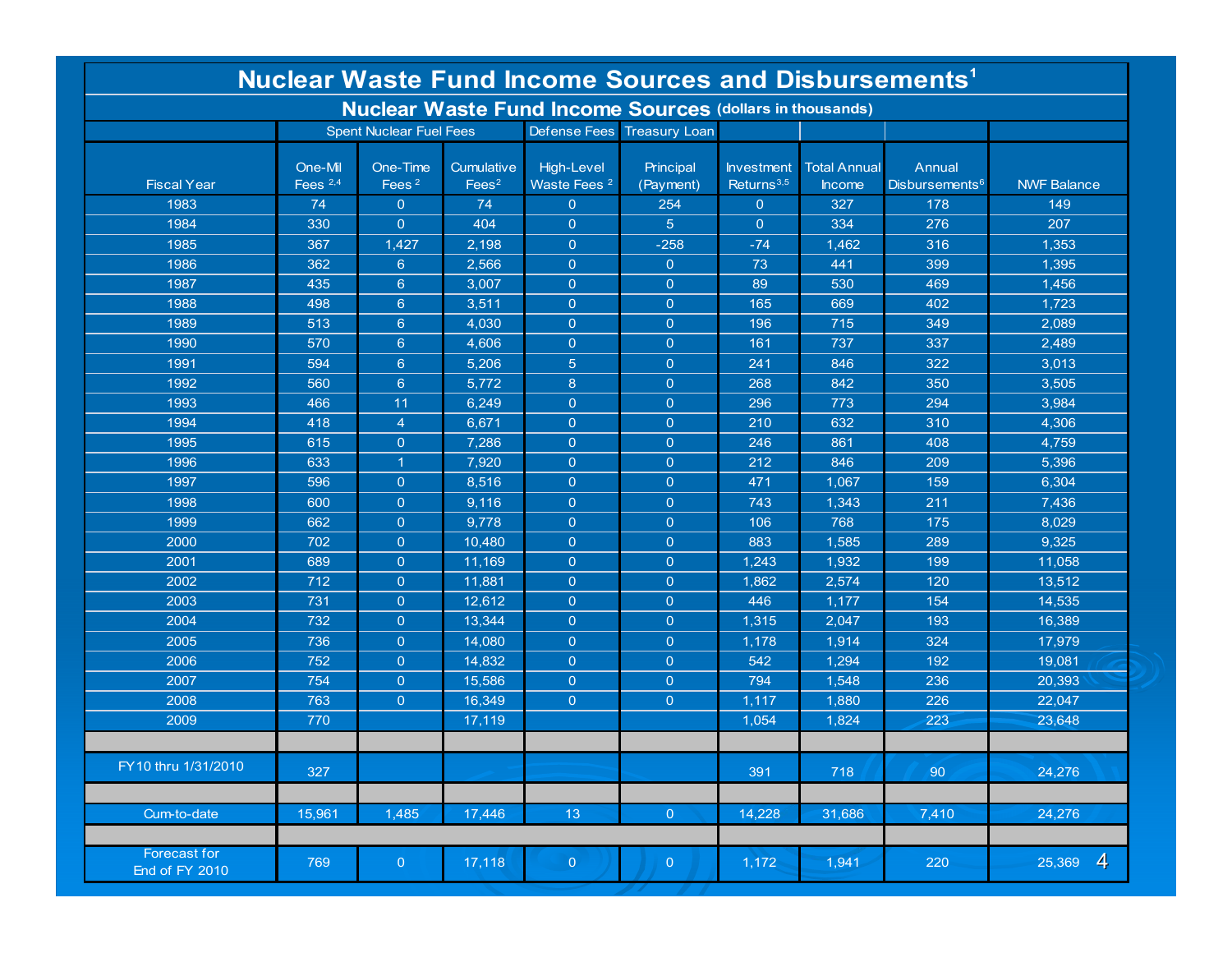### **Nuclear Waste Fund Footnotes Nuclear Waste Fund Footnotes**

1.) Values shown are accurate as of the date of publication. Rows may not add due to independent rounding. Receipts and disbursements do not include Defense Nuclear Waste Disposal appropriations because these funds are not derived from the Nuclear Waste Fund. See "Program Appropriations History" beginning on page 7 for amounts appropriated for Defense Nuclear Waste Disposal.

2.) Actual Fees from the "NWF Summary of Cash Balances" issued monthly by the DOE Office of Chief Financial Officer.

3.) Actual Investment Returns for FY 2005 and prior years include coupon interest receipts; net premiums and discounts paid and received on bills, notes, and bonds; and the annual change in market value of zero coupon bonds. FY 2001 Investment Returns were restated in December 2001 to reflect change in market value of zero coupon bonds. Actual Investment Returns for "FY 09 through 9/30/09" include accrued coupon interest and amortized premiums and discounts of bills, notes and bonds; and amortized interest income based on the effective yield at the time of bond purchase for zero- coupon bonds.

4.) Forecast kWh Fee Receipts are based on the latest available Energy Information Administration (EIA) projections.

5.) Forecast Investment Returns consist/include anticipated effective yield earnings on all securities from the date of purchase.

6.) Forecast Disbursements are based on prior year appropriations, plus prior year Nuclear Regulatory Commission (NRC), Nuclear Waste Technical Review Board (NWTRB), and Nuclear Waste Negotiator (NWN) appropriations. Actual and Forecast disbursements include Program Expenditures, NRC, NWTRB, and NWN appropriations, interest on Treasury loans (FY84 \$3M, FY85 \$5M) and interest refunded to utilities (FY88 \$7M, FY89 \$1M, FY92 \$7M, FY93 \$41M, FY94 \$48M, FY95 \$19M, FY96 \$1M).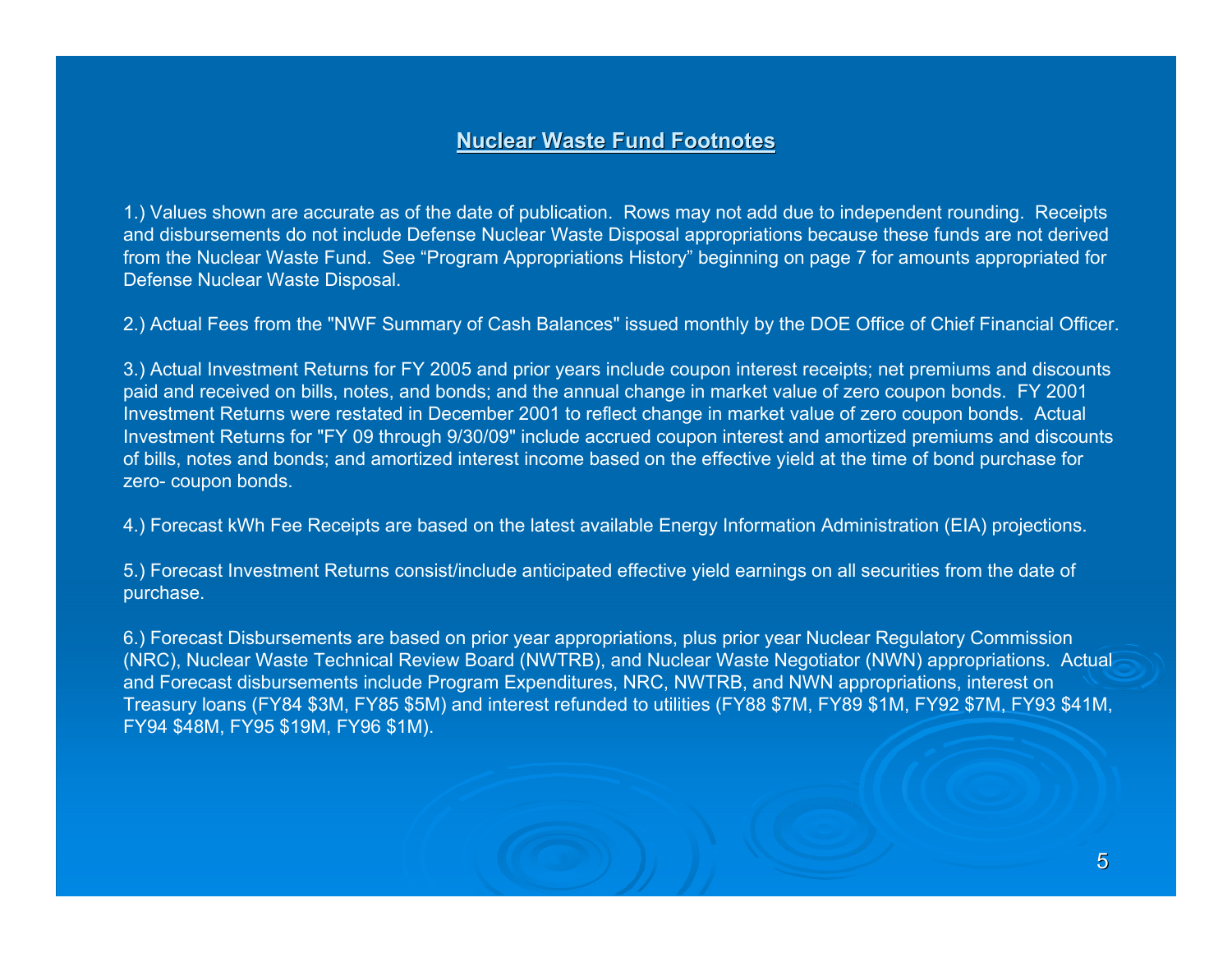**Office of Civilian Radioactive Waste Management OCRWM President's Request versus Congressional Appropriations** 

(dollars in millions)

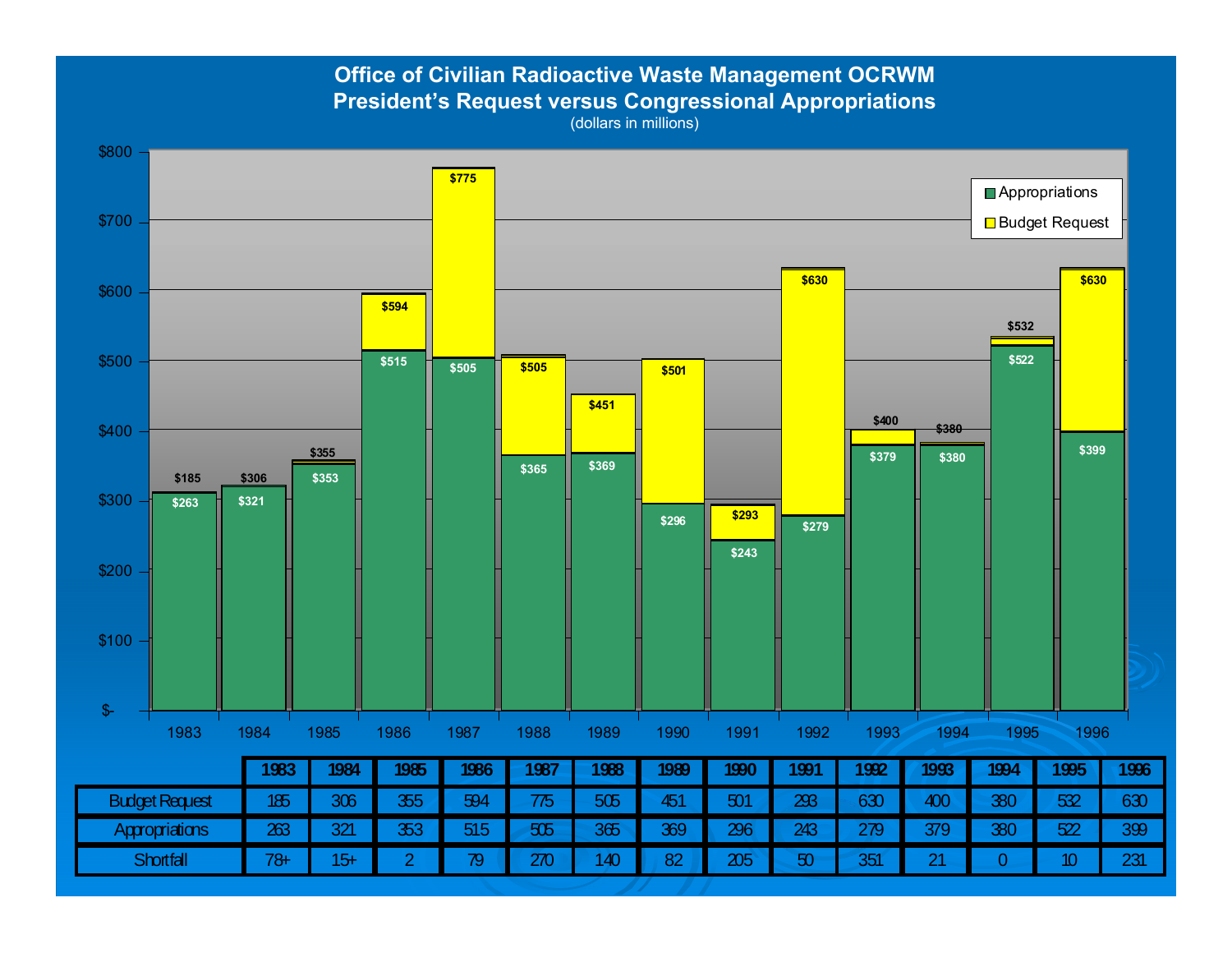**Office of Civilian Radioactive Waste Management OCRWM President's Request versus Congressional Appropriations** 

(dollars in millions)

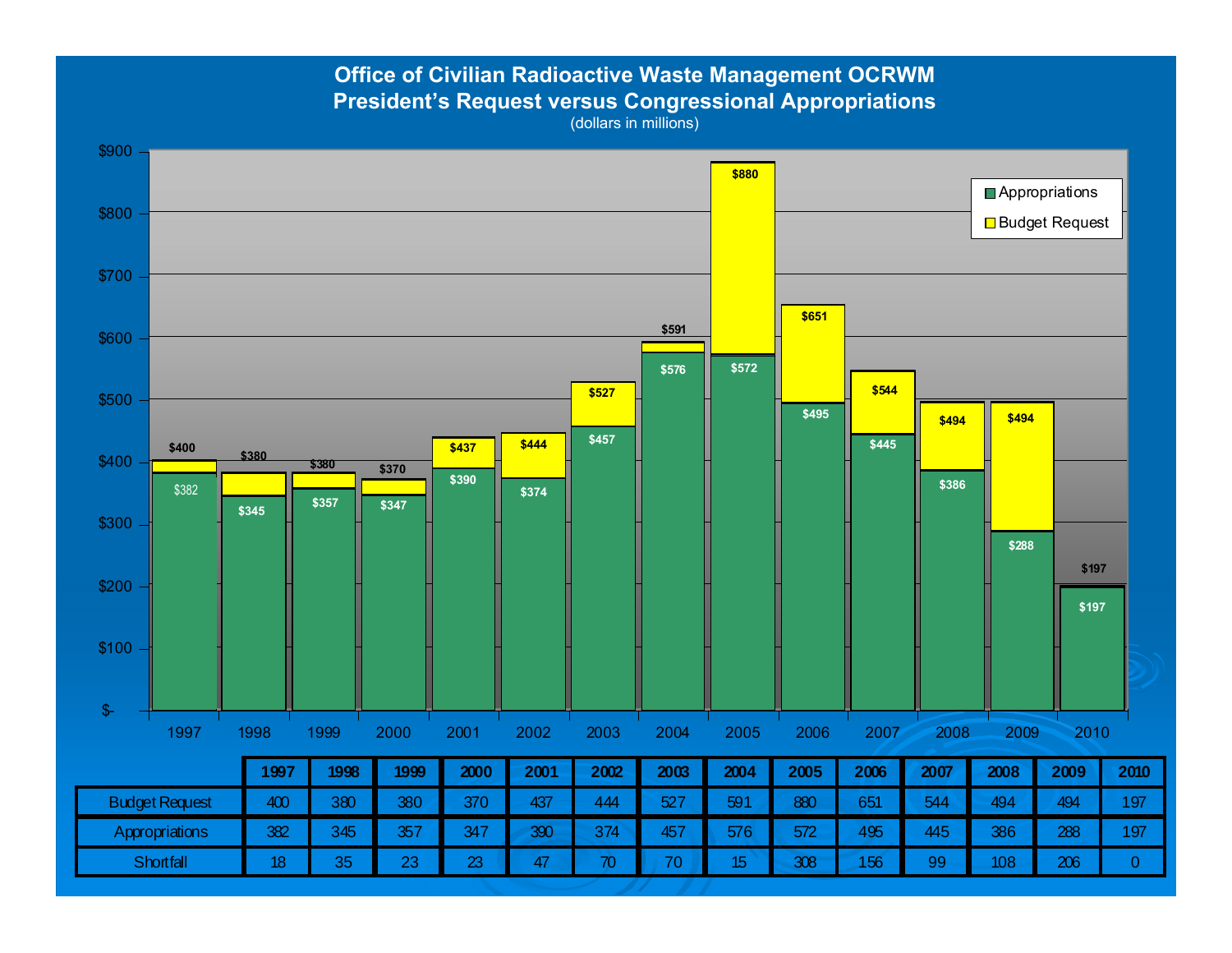|                                                                |                               |                |         |                                                                             |                |         | PROGRAM APPROPRIATIONS HISTORY (a) |                 |         |                 |                 |                 |                 |                 |
|----------------------------------------------------------------|-------------------------------|----------------|---------|-----------------------------------------------------------------------------|----------------|---------|------------------------------------|-----------------|---------|-----------------|-----------------|-----------------|-----------------|-----------------|
|                                                                |                               |                |         | NUCLEARWASTE DISPOSAL AND DEFENSE NU CLEARWASTE DISPOSAL APPROPRIATIONS (b) |                |         |                                    |                 |         |                 |                 |                 |                 |                 |
|                                                                | (dollars in thousands)<br>(d) |                |         |                                                                             |                |         |                                    |                 |         |                 |                 |                 |                 |                 |
|                                                                | (c)<br><b>FY1983</b>          | <b>FY 1984</b> | FY 1985 | <b>FY1986</b>                                                               | <b>FY 1987</b> | FY 1988 | <b>FY 1989</b>                     | <b>FY1990</b>   | FY 1991 | <b>FY 1992</b>  | <b>FY1993</b>   | FY 1994         | <b>FY1995</b>   | <b>FY 1996</b>  |
| <b>OCRWM</b><br>(By Appropriation)                             |                               |                |         |                                                                             |                |         |                                    |                 |         |                 |                 |                 |                 |                 |
| <b>ENERGY SUPPLY R&amp;D,</b><br><b>CIVILIAN WASTE R&amp;D</b> | 263,521                       | 2,750          | 25,886  | 15,991                                                                      | 6,487          | 5,000   | 2,498                              | 977             | 696     | 4,700           | 4,583           | 646             | 682             |                 |
| <b>NUCLEAR WASTE FUND</b><br><b>APPROPRIATION</b>              |                               | 318,675        | 327,669 | 499,037                                                                     | 499,000        | 360,000 | 366,832                            | 295,156         | 242,830 | 275,071         | 275,071         | 260,000         | 392,604         | 151,041         |
| <b>DEFENSE NUCLEAR WASTE</b><br><b>APPROPRIATION</b>           |                               |                |         |                                                                             |                |         |                                    |                 |         |                 | 100,000         | 120,000         | 129,430         | 248,400         |
| <b>TOTAL (OCRWM)</b>                                           | 263,521                       | 321,425        | 353,555 | 515,028                                                                     | 505,487        | 365,000 | 369,330                            | 296,133         | 243,526 | 279,771         | 379,654         | 380,646         | 522,716         | 399,441         |
| <b>NON-OCRWM</b>                                               |                               |                |         |                                                                             |                |         |                                    |                 |         |                 |                 |                 |                 |                 |
| <b>NRC</b><br><b>NWTRB</b>                                     |                               |                |         |                                                                             |                |         | 15,000                             | 49,970<br>2,000 | 19,650  | 19,962<br>3,294 | 21,100<br>2,060 | 22,000<br>2,160 | 22,000<br>2,664 | 11,000<br>2,531 |
| <b>NWN</b>                                                     |                               |                |         |                                                                             |                |         |                                    | 5,959           |         |                 |                 | 1,000           | 1,000           |                 |
| Total (NON-OCRWM)                                              |                               |                |         |                                                                             |                |         | 15,000                             | 57,929          | 19,650  | 23,256          | 23,160          | 25,160          | 25,664          | 13,531          |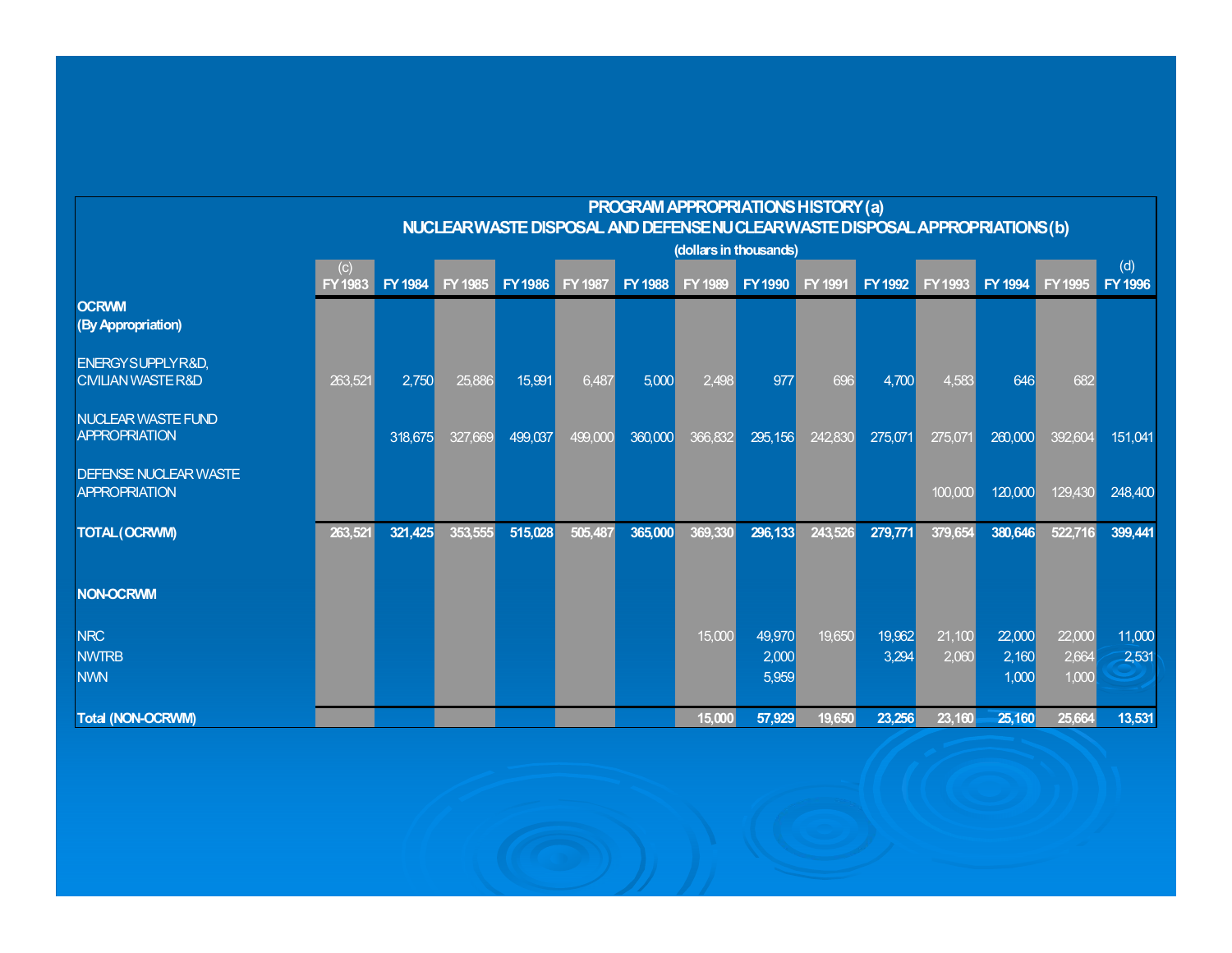|                                                                                                        |                 |                 |                 |                       |                 |                 | <b>PROGRAM APPROPRIATIONS HISTORY (a)</b> |                 |                  |                       |                 |                 |                 |         |                           |
|--------------------------------------------------------------------------------------------------------|-----------------|-----------------|-----------------|-----------------------|-----------------|-----------------|-------------------------------------------|-----------------|------------------|-----------------------|-----------------|-----------------|-----------------|---------|---------------------------|
| NUCLEAR WASTE DISPOSAL AND DEFENSE NUCLEAR WASTE DISPOSAL APPROPRIATIONS (b)<br>(dollars in thousands) |                 |                 |                 |                       |                 |                 |                                           |                 |                  |                       |                 |                 |                 |         |                           |
|                                                                                                        | <b>FY 1997</b>  | <b>FY 1998</b>  | <b>FY 1999</b>  | (e)<br><b>FY 2000</b> | <b>FY 2001</b>  | (g)<br>FY 2002  | FY 2003                                   | <b>FY 2004</b>  | <b>FY 2005</b>   | (h)<br><b>FY 2006</b> | <b>FY 2007</b>  | <b>FY 2008</b>  | FY 2009         | FY 2010 | FY83-FY10<br><b>Total</b> |
| <b>OCRWM</b><br>(By Appropriation)                                                                     |                 |                 |                 |                       |                 |                 |                                           |                 |                  |                       |                 |                 |                 |         |                           |
| <b>ENERGY SUPPLY R&amp;D.</b><br><b>CIVILIAN WASTE R&amp;D</b>                                         |                 | $-304$          | $-151$          |                       |                 |                 |                                           |                 |                  |                       |                 |                 |                 |         | 333.962                   |
| <b>NUCLEAR WASTE FUND</b><br><b>APPROPRIATION</b>                                                      | 182,000         | 156,000         | 168,465         | 235,601               | 190,654         | 94,916          | 144,058                                   | 188,879         | 343,232          | 148,500               | 99,206          | 187,269         | 145,390         | 98,400  | 6,790,946                 |
| <b>DEFENSE NUCLEAR WASTE</b><br><b>APPROPRIATION</b>                                                   | 200,000         | 190,000         | 189,000         | 111,574               | 199,725         | 279,795         | 312,952                                   | 387,699         | $\sqrt{229,152}$ | 346,500               | 346,500         | 199,171         | 143,000         | 98,400  | 3,974,298                 |
| <b>TOTAL (OCRWM)</b>                                                                                   | 382,000         | 346,000         | 357,465         | 347,175               | 390,379         | 374,711         | 457,010                                   | 576,578         | 572,384          | 495,000               | 445,706         | 386,440         | 288,390         | 196,800 | 11,099,661                |
| <b>NON-OCRWM</b>                                                                                       |                 |                 |                 |                       |                 |                 |                                           |                 |                  |                       |                 |                 |                 |         |                           |
| <b>NRC</b><br><b>NWTRB</b><br><b>NWN</b>                                                               | 11,000<br>2,531 | 15,000<br>2,600 | 17,000<br>2,600 | 19,150<br>2,600       | 21,600<br>2,900 | 23,650<br>3,100 | 24,738<br>3,179                           | 32,905<br>3,158 | 68,498<br>3,152  | 45,657<br>3,572       | 45,826<br>3,591 | 29,025<br>3,621 | 49,000<br>3,811 |         | 452,049<br>44,226         |
| <b>Total (NON-OCRWM)</b>                                                                               | 13,531          | 17,600          | 19,600          | 21,750                | 24,500          | 26,750          | 27,917                                    | 36,063          | 71,650           | 49,229                | 49,417          | 32,646          | 52,811          |         | 699,625                   |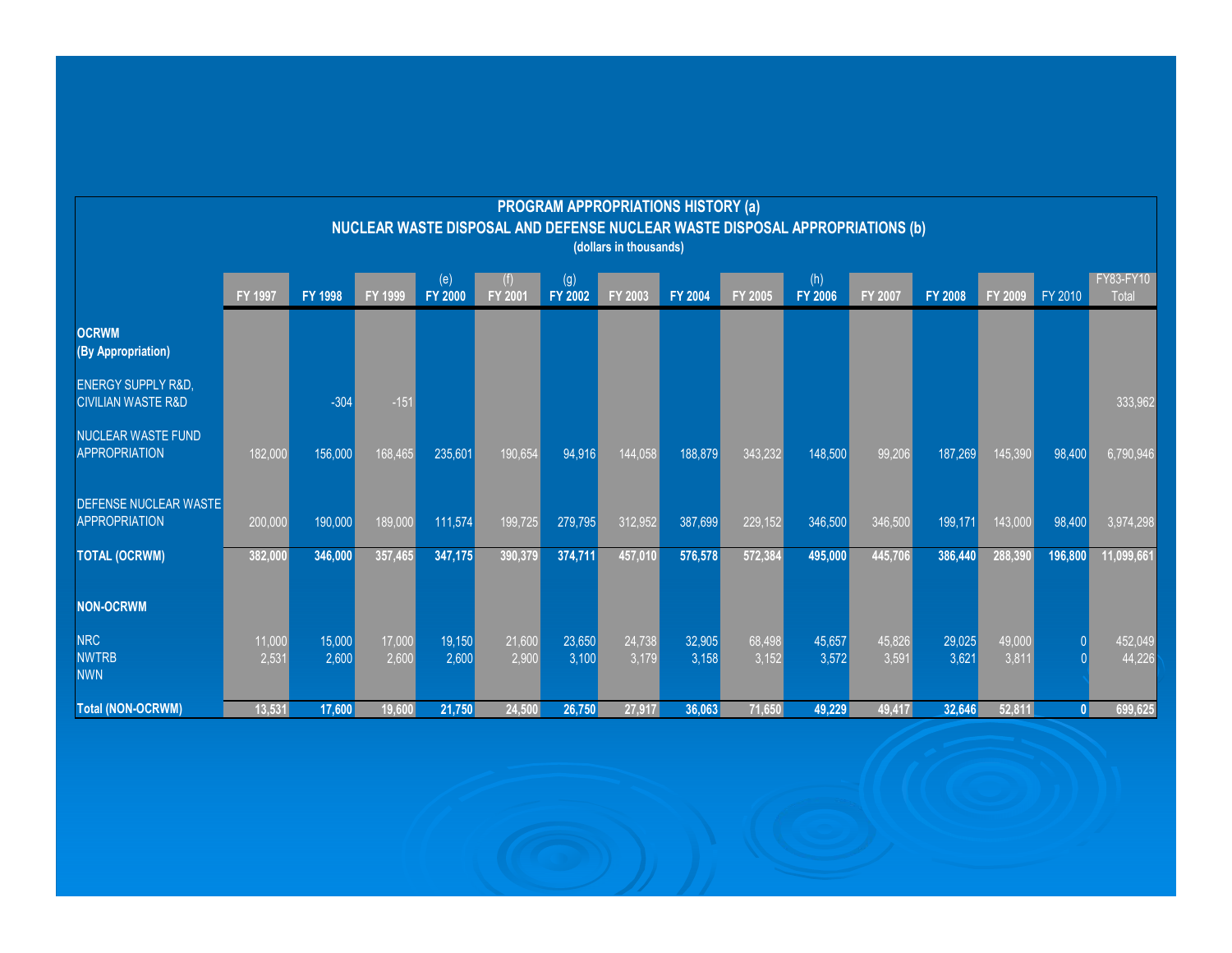#### **Program Appropriations History Footnotes**

- (a) For fiscal years 1983 through 2005, the source for each fiscal year's budget authority is the last Congressional Budget Request (CBR) which listed the BA for that year. For example, FY 1995 BA was last listed in the FY 1997 CBR. For fiscal years 2006 and after, the source of each fiscal year's budget authority is the public law making appropriations for that fiscal year, and is updated as necessary to reflect subsequent Congressional action. All fiscal years shown reflect any rescissions made in the final appropriations bill.
- (b) This chart includes budget Authority derived from the Nuclear Waste Fund which was appropriated for nuclear waste disposal, and also appropriations for defense nuclear waste disposal. This chart also includes appropriations derived from the Nuclear Waste Fund for the Nuclear Regulatory Commission (NRC), the Nuclear Waste Technical Review Board (NWTRB), and the Nuclear Waste Negotiator (NWN). Not included are non-Program budget authority such as the \$4M appropriated from general revenues in FY 1999 to assess accelerator transmutation of waste (ATW) technology. Appropriations for OCRWM are provided with the following Congressional control points: Nuclear Waste Disposal Fund; Program Direction (through FY06); Defense Nuclear Waste Disposal (since FY93); and Energy Supply Research and Development, Civilian Waste Research and Development (FY83-FY95).
- (c) The sources of the FY 1983 funds included borrowing \$9,739,000 from other DOE appropriations (Energy Supply Research and Development, Civilian Waste Research and Development) plus \$253,782,000 in cash provided by the U.S. Treasury.
- (d) FY 1996 does not include \$85M appropriated for an Interim storage facility (ISF), but not authorized.
- (e) For FY 2000, \$239,225 of the Nuclear Waste Disposal Fund appropriation remained unobligated at the end of FY 2000 and expired.
- (f ) FY 2001 includes \$10M of funds previously appropriated in FY 1996 for interim waste storage activities in Public Law 104-46 in the Defense Appropriation. The remaining \$75M from FY 1996 was rescinded.
- (g) Not included is the settlement from a lawsuit against Flour Daniel from which DOE placed new Budget Authority into the FY 2002 AFP in the amount of \$645,044 under the Nuclear Waste Fund appropriation and \$448,016 under the Defense appropriation. Also not included is the \$97,090 of funds recovered from a settlement with Jacobs Engineering which DOE placed as new Budget Authority in the FY 2002 AFP under the NWF appropriation.
- (h) Amount shown includes \$49,500,000 (including rescission) appropriated to OCRWM from the Nuclear Waste Fund for Integrated Spent Fuel Recycling, which was provided to the DOE Office of Nuclear Energy, Science and Technology.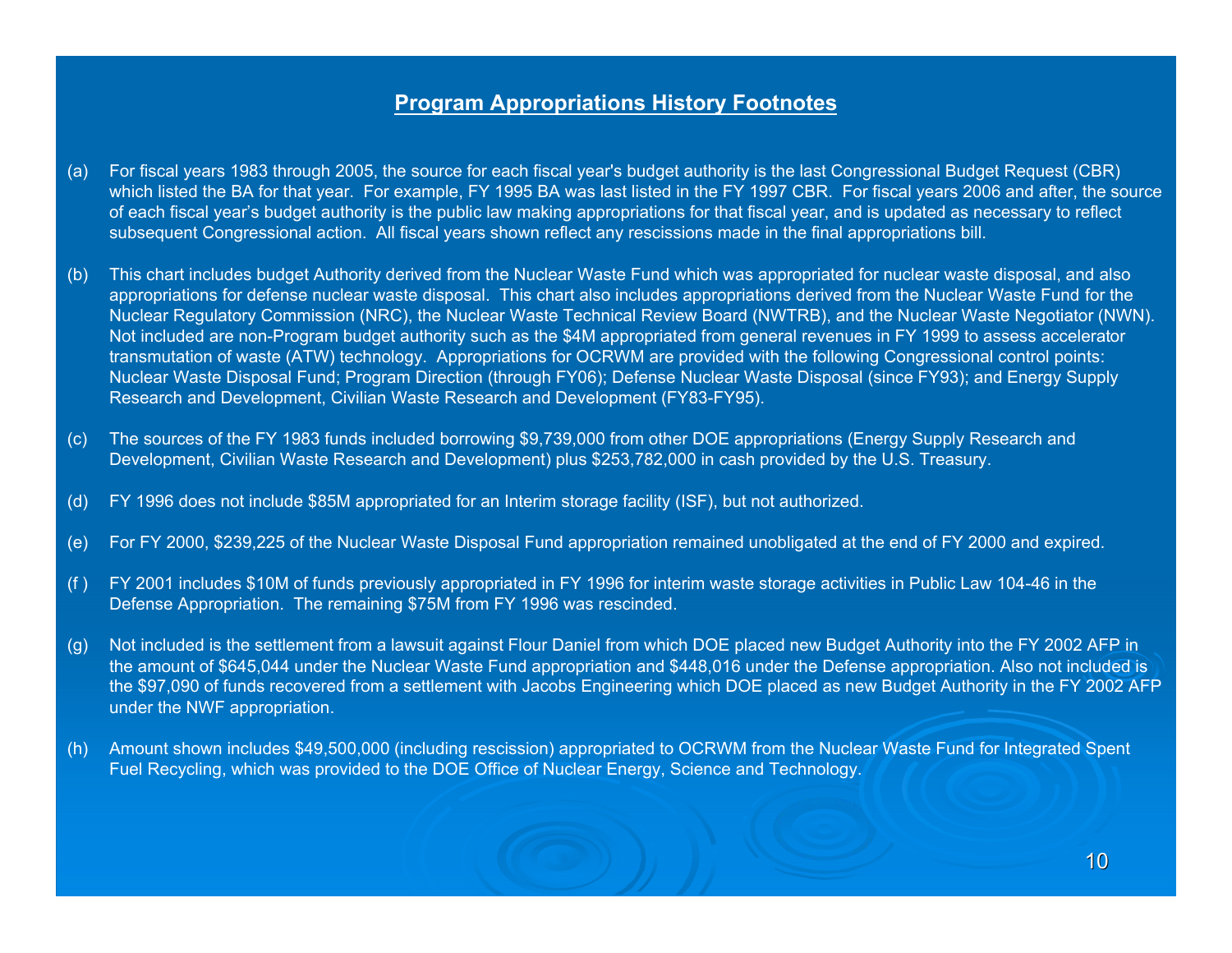| <b>PROGRAM SPENDING HISTORY</b>          |  |
|------------------------------------------|--|
| <u> MONIES EXPENDED 1983 - 2009 (a).</u> |  |

|                                        | (dollars in thousands) |                                         |         |         |         |                |                 |         |          |                 |                                 |         |         |                 |
|----------------------------------------|------------------------|-----------------------------------------|---------|---------|---------|----------------|-----------------|---------|----------|-----------------|---------------------------------|---------|---------|-----------------|
|                                        |                        | FY 1983 FY 1984 FY 1985 FY 1986 FY 1987 |         |         |         | <b>FY 1988</b> | FY 1989 FY 1990 |         |          |                 | FY 1991 FY 1992 FY 1993 FY 1994 |         |         | FY 1995 FY 1996 |
| <b>OCRWM</b>                           |                        |                                         |         |         |         |                |                 |         |          |                 |                                 |         |         |                 |
| <b>FIRST REPOSITORY</b>                |                        |                                         |         |         |         |                |                 |         |          |                 |                                 |         |         |                 |
|                                        | 42,959                 | 60,307                                  | 76,547  | 104,487 | 128,179 | 61,707         | 8,656           | 4,592   | 1,368    | 909             | 475                             | 221     | -71     |                 |
|                                        | 50,375                 | 89,485                                  | 84,027  | 109,981 | 109,643 | 140,857        | 180,189         | 180,564 | 181, 148 | 189,437         | 229,053                         | 279,713 | 377,469 | 249,298         |
|                                        | 64,079                 | 83,838                                  | 87,843  | 104,717 | 115,070 | 54,220         | 9,486           | 1.468   | 412      | $-193$          | 525                             | $-257$  | 282     | $-155$          |
|                                        |                        |                                         |         |         | 37.404  | 47.667         | 38.072          | 17.855  | 5,743    | 21.335          | 481                             | 108     | 533     |                 |
| TOTAL, FIRST REPOSITORY 157,413        |                        | 233,630                                 | 248,417 | 319,185 | 390,296 | 304,451        | 236,403         | 204.479 | 188,671  | 211.488         | 230.534                         | 279,785 | 378,355 | 249,144         |
| <b>SECOND REPOSITORY</b>               | 8,376                  | 22.075                                  | 22,370  | 26,028  | 6,988   | 375            | 58              |         |          |                 |                                 |         | $-3$    |                 |
|                                        |                        |                                         |         |         |         |                |                 |         |          |                 |                                 |         |         |                 |
| <b>WAST PROJECT</b>                    |                        |                                         |         |         |         |                |                 |         |          |                 |                                 |         |         |                 |
|                                        | 3,723                  | 10,436                                  | 15,339  | 5,925   | 1,384   | 1,364          | 1,566           | 2,109   | 5,459    | 21,336          | 15,385                          | 3,698   | 8,152   | 114             |
| Engineering Development (b)            |                        | 10.500                                  | 179     | 3,097   | 15,557  | 7,991          | 9,973           | 13,355  | 9,055    | 11,498          | 4,290                           | 12,065  | 9,709   | 15,381          |
| Transportation Systems                 |                        | 1,541                                   | 2,226   | 5,768   | 10,835  | 15,582         | 25,901          | 21,628  | 19,792   | $\sqrt{21,635}$ | 15,149                          | 15,167  | 10,736  | 5,665           |
|                                        |                        |                                         |         |         |         |                |                 |         |          |                 | 6,630                           | 3,721   | 4,748   | 4,195           |
|                                        |                        |                                         |         |         |         |                |                 |         |          |                 |                                 |         | 1,785   | 3,611           |
|                                        |                        |                                         |         |         |         |                |                 |         |          |                 |                                 |         |         | 2.331           |
| TOTAL, WAST PROJECT                    | 3,723                  | 22.477                                  | 17,744  | 14,790  | 27,776  | 24,937         | 37,440          | 37,092  | 34,306   | 54,469          | 41,454                          | 34,651  | 35,130  | 31,297          |
|                                        |                        |                                         |         |         |         |                |                 |         |          |                 |                                 |         |         |                 |
| <b>PROGRAM INTEGRATION</b>             |                        |                                         |         |         |         |                |                 |         |          |                 |                                 |         |         |                 |
|                                        |                        |                                         |         |         |         | 136            | 472             | 1,588   | 2,911    | 3,179           | 10,593                          | 12,628  | 11,744  | 18,297          |
| Program Management & Integration (d,e) | 8,652                  | 36,382                                  | 54,350  | 64,824  | 74,909  | 69,850         | 80,830          | 57,978  | 71,255   | 66,417          | 79,347                          | 70,855  | 71,331  | 34,845          |
| Human Resources & Administration       | 147                    | 1.108                                   | 574     | 584     | 686     | 275            | 283             | 7,661   | 5,287    | 10,795          | 28,432                          | 27,096  | 31,065  | 10,825          |
| TOTAL, PROGRAM INTEGRATION             | 8,799                  | 37,490                                  | 54,924  | 65,408  | 75,595  | 70,261         | 81,585          | 67,227  | 79,453   | 80,391          | 118,372                         | 110,579 | 114,140 | 63,967          |
|                                        | 178,311                | 315,672                                 | 343,455 | 425,411 | 500,655 | 400,024        | 355,486         | 308,798 | 302,430  | 346,348         | 390,360                         | 425,015 | 527,622 | 344,413         |
|                                        |                        |                                         |         |         |         |                |                 |         |          |                 |                                 |         |         |                 |
| <b>OCRWM (Cost by Appropriation)</b>   |                        |                                         |         |         |         |                |                 |         |          |                 |                                 |         |         |                 |
| Energy Supply R&D, Civilian Waste R&D  | 178,311                | 29,680                                  | 17,200  | 16,700  | 26,471  | 9,555          | 14,650          | 8,100   | 5,465    | 10,100          | 9,450                           | 8,635   |         |                 |
|                                        |                        | 285,992                                 | 326,255 | 408,711 | 474,184 | 390,469        | 340,836         | 300,698 | 296,965  | 336,248         | 281,643                         | 300,726 | 401,879 | 195,486         |
| Defense Appropriation (f)              |                        |                                         |         |         |         |                |                 |         |          |                 | 99,267                          | 115,654 | 125,743 | 148,927         |
|                                        | 178,311                | 315,672                                 | 343,455 | 425,411 | 500,655 | 400,024        | 355,486         | 308,798 | 302,430  | 346,348         | 390,360                         | 425,015 | 527,622 | 344,413         |
|                                        |                        |                                         |         |         |         |                |                 |         |          |                 |                                 |         |         |                 |
|                                        |                        |                                         |         |         |         |                |                 |         |          |                 |                                 |         |         |                 |
|                                        |                        |                                         |         |         |         |                |                 |         |          |                 |                                 |         |         |                 |
|                                        |                        |                                         |         |         |         | 19,932         | 18,674          | 22.870  | 19,650   | 19,692          | 21,100                          | 22.000  | 22,000  | 11,000          |
|                                        |                        |                                         |         |         |         |                |                 | 2,000   |          | 3,564           | 2,060                           | 2,160   | 2,664   | 2,531           |
|                                        |                        |                                         |         |         |         |                |                 | 5,959   |          |                 |                                 | 1,000   | 1,000   |                 |
| <b>TOTAL (NON-OCRWM)</b>               |                        |                                         |         |         |         | 19,932         | 18,674          | 30.829  | 19,650   | 23,256          | 23,160                          | 25,160  | 25.664  | 13,531          |
|                                        |                        |                                         |         |         |         |                |                 |         |          |                 |                                 |         |         |                 |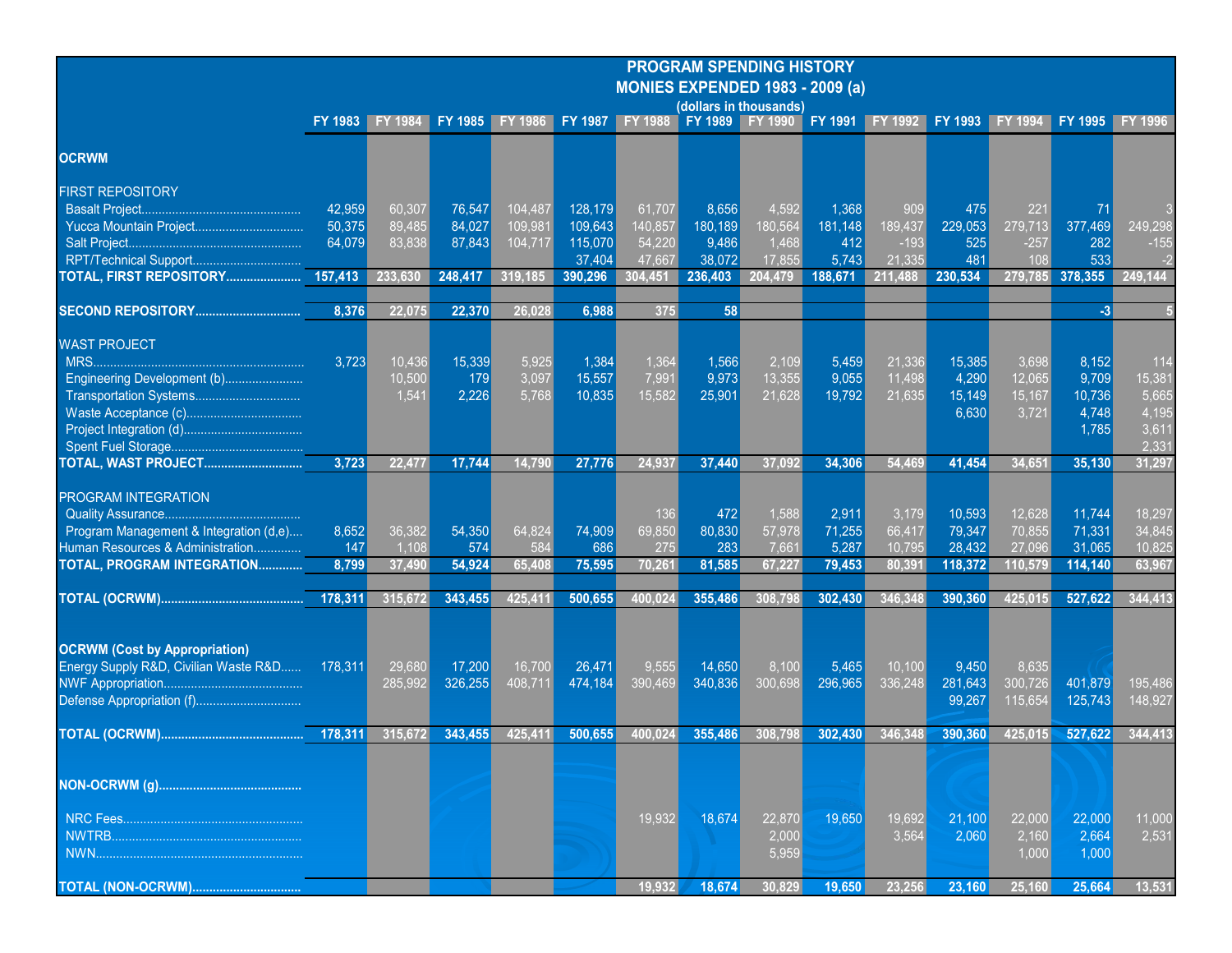#### **PROGRAM SPENDING HISTORY MONIES EXPENDED 1983 - 2009 (a)**

|                                        | (dollars in thousands) |                |                    |                |                    |         |                    |                  |                    |                |                    |                |                    |                            |
|----------------------------------------|------------------------|----------------|--------------------|----------------|--------------------|---------|--------------------|------------------|--------------------|----------------|--------------------|----------------|--------------------|----------------------------|
|                                        | FY 1997                | <b>FY 1998</b> | FY 1999            | <b>FY 2000</b> | <b>FY 2001</b>     | FY 2002 | <b>FY 2003</b>     | FY 2004          | FY 2005            | <b>FY 2006</b> | <b>FY 2007</b>     | <b>FY 2008</b> | <b>FY 2009</b>     | FY83-<br><b>FY09 Total</b> |
| <b>OCRWM</b>                           |                        |                |                    |                |                    |         |                    |                  |                    |                |                    |                |                    |                            |
| <b>FIRST REPOSITORY</b>                |                        |                |                    |                |                    |         |                    |                  |                    |                |                    |                |                    |                            |
| <b>Basalt Project</b>                  |                        |                |                    |                | 60                 |         |                    |                  |                    |                |                    |                |                    | 490,529                    |
|                                        | 274,625                | 341,300        | 296,542            | 320,504        | 328,438            | 317,645 | 349,571            | 420,496          | 366,095            | 314,859        | 395,101            | 301,658        | 154,208            | 6,632,281                  |
| Salt Project.                          | 27                     | $-238$         | $-73$              | 230            |                    |         | $-72$              | -44              |                    |                |                    |                |                    | 521,164                    |
|                                        |                        | 341,062        | 17<br>296,474      | 320.734        | 328,502            | 317.645 | $-100$<br>349,399  | $-23$<br>420,429 | 366,094            | 314.859        | 395,101            | 301,658        | 154,208            | 169.094                    |
|                                        |                        |                |                    |                |                    |         |                    |                  |                    |                |                    |                |                    | 7,813,068                  |
| <b>SECOND REPOSITORY</b> .             |                        |                |                    |                |                    |         |                    |                  |                    |                |                    |                |                    | 86,272                     |
| <b>WAST PROJECT</b>                    |                        |                |                    |                |                    |         |                    |                  |                    |                |                    |                |                    |                            |
|                                        |                        |                |                    |                |                    |         |                    |                  |                    |                |                    |                |                    | 95.976                     |
| Engineering Development (b)            | 2,641                  | 1,828          |                    | $-18$          | 10                 |         |                    |                  |                    |                |                    |                |                    | 127,107                    |
| Transportation Systems                 | 3,317                  | 2,114          | 267                | $-35$          | 114                | 1.143   | 4,185              | 20,411           | 43,610             | 38,535         | 44,643             | 19,893         | 3,690              | 353,512                    |
|                                        | 675                    | 738            | 972                | 1,116          | 1,178              | 925     | 504                |                  |                    |                |                    | $\overline{0}$ | 455                | 25,857                     |
|                                        | 1,033<br>3,318         | 1,752          | 626<br>$-187$      | 1.003<br>174   | 843                | 972     | 3,234              | 6,990            | 7,549              | 8,890          |                    | $-27$          |                    | 38,261                     |
| TOTAL, WAST PROJECT                    | 10,984                 | 1,588<br>8.020 | 1,663              | 2.240          | 35<br>2,180        | 3.040   | 7,923              | 27,401           | 51,159             | 47,425         | 44,643             | 19.863         | 4,145              | 7,259<br>647,972           |
|                                        |                        |                |                    |                |                    |         |                    |                  |                    |                |                    |                |                    |                            |
| <b>PROGRAM INTEGRATION</b>             |                        |                |                    |                |                    |         |                    |                  |                    |                |                    |                |                    |                            |
|                                        | 15,478                 | 10,670         | 10,513             | 11,006         | 12,433             | 11,601  | 13,333             | 15,540           | 14,425             | 12,915         | 10,871             | 12,110         | 5,935              | 218,378                    |
| Program Management & Integration (d,e) | 31,037                 | 33,314         | 29,791             | 30,193         | 31,679             | 32,720  | 37,336             | 52,633           | 75,851             | 53,677         | 40,191             | 25,808         | 8,073              | 1,324,128                  |
| Human Resources & Administration       | 9.344                  | 10.240         | 7,347              | 8.996          | 9,510              | 9.600   | 9,706              | 9,476            | 7,736              | 23.464         | 53,597             | 53,781         | 55,696             | 393,311                    |
| TOTAL, PROGRAM INTEGRATION             | 55,859                 | 54.224         | 47.651             | 50.195         | 53,622             | 53,921  | 60.375             | 77,649           | 98.012             | 90.056         | 104.659            | 91,699         | 69,704             | 1,935,817                  |
|                                        | 341,495                | 403,306        | 345,788            | 373,169        | 384,304            | 374,606 | 417,697            | 525,479          | 515,265            | 452,340        | 544,403            | 413,220        | 228,057            | 10,483,129                 |
|                                        |                        |                |                    |                |                    |         |                    |                  |                    |                |                    |                |                    |                            |
| <b>OCRWM (Cost by Appropriation)</b>   |                        |                |                    |                |                    |         |                    |                  |                    |                |                    |                |                    |                            |
| Energy Supply R&D, Civilian Waste R&D  | 1,695                  | 1,500          |                    |                |                    |         |                    |                  |                    |                |                    |                |                    | 337,512                    |
|                                        | 145,611                | 193.837        | 155,195<br>190,593 | 267.360        | 174,724<br>209,580 | 93.699  | 126,118<br>291,579 | 156.563          | 252,131<br>263,134 | 143.078        | 186,290<br>358,113 | 192.914        | 145,390<br>143,000 | 6.573.002                  |
|                                        | 194,189                | 207,969        |                    | 105,809        |                    | 280,907 |                    | 368,916          |                    | 309,262        |                    | 220,306        |                    | 3,632,948                  |
|                                        |                        | 403,306        | 345,788            | 373,169        | 384,304            | 374,606 | 417,697            | 525,479          | 515,265            | 452,340        | 544,403            | 413,220        | 288,390            | 10,543,462                 |
|                                        |                        |                |                    |                |                    |         |                    |                  |                    |                |                    |                |                    |                            |
|                                        |                        |                |                    |                |                    |         |                    |                  |                    |                |                    |                |                    |                            |
|                                        | 11,000                 | 15,000         | 17,000             | 19,150         | 21,600             | 23,650  | 24,738             | 32,905           | 68,498             | 45,657         | 45,826             | 29,025         | 49,000             | 579,967                    |
|                                        | 2,531                  | 2,600          | 2,600              | 2,600          | 2,900              | 3,100   | 3,179              | 3,158            | 3,152              | 3,572          | 3,591              | 3,621          | 3,811              | 55,394                     |
|                                        |                        |                |                    |                |                    |         |                    |                  |                    |                |                    |                |                    | 7,959                      |
| TOTAL (NON-OCRWM)                      | 13,531                 | 17.600         | 19,600             | 21.750         | 24.500             | 26.750  | 27.917             | 36.063           | 71.650             | 49.229         | 49.417             | 32.646         | 52.811             | 643,320                    |
|                                        |                        |                |                    |                |                    |         |                    |                  |                    |                |                    |                |                    |                            |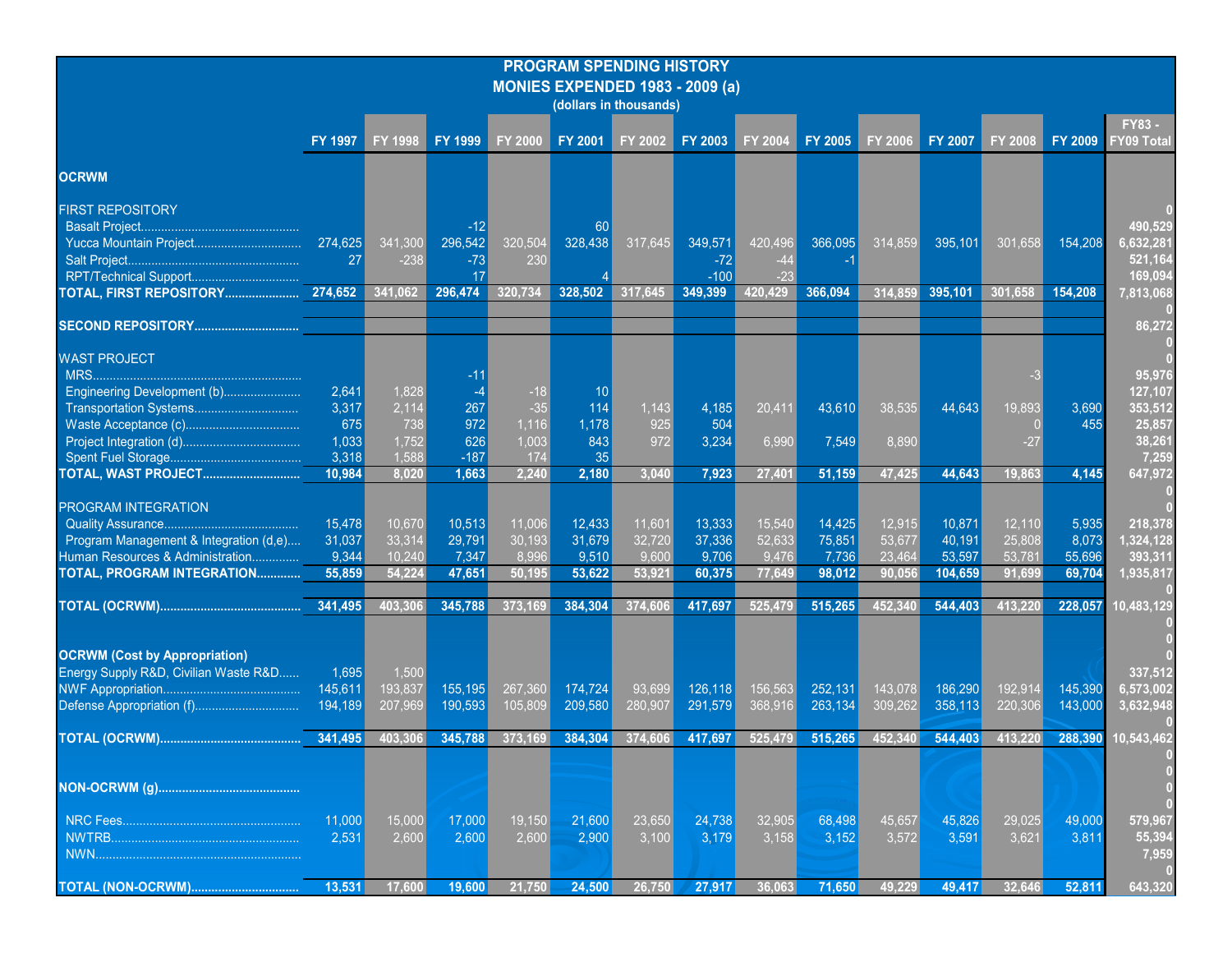## **Program Spending History Footnotes**

- Note: Each cost entry is rounded to the nearest thousand dollars. Rows and columns may not add due to this independent rounding
- (a) All OCRWM cost categories are OCRWM baselined projects except for First Repository, Program Integration, and the subdivisions of the WAST Project. OCRWM costs are from end-of-year Financial Information Systems reports.
- (b) Engineering Development costs include MPC development from FY 1993 through FY 1999.
- (c) Waste Acceptance costs prior to FY 1993 and after FY 2003 are included in Program Management and Integration
- (d) MRS Project Support costs are in Program Management and Integration in FYs 1993, 1994, and 1996; and in WAST Project Integration in FY 1995.
- (e) Includes Debt Service from FY 1983 to FY 1985 of \$3.316M, \$4.472M, and \$2.512M, respectively. Does not include FY 1988 and FY 1989 NRC fees costs of \$38,606,205 recorded in FIS in FY 1989.
- (f) Does not include costs from the \$5M in FY 1991, and \$7.5M in FY 1992, deposited into the Nuclear Waste Fund by the Defense Environmental Restoration and Waste Management Program for the defense high-level waste disposal fee.
- (g) Non-OCRWM costs before FY 1990 are NRC reported costs. Costs shown from FY 1991 through present represent appropriations.